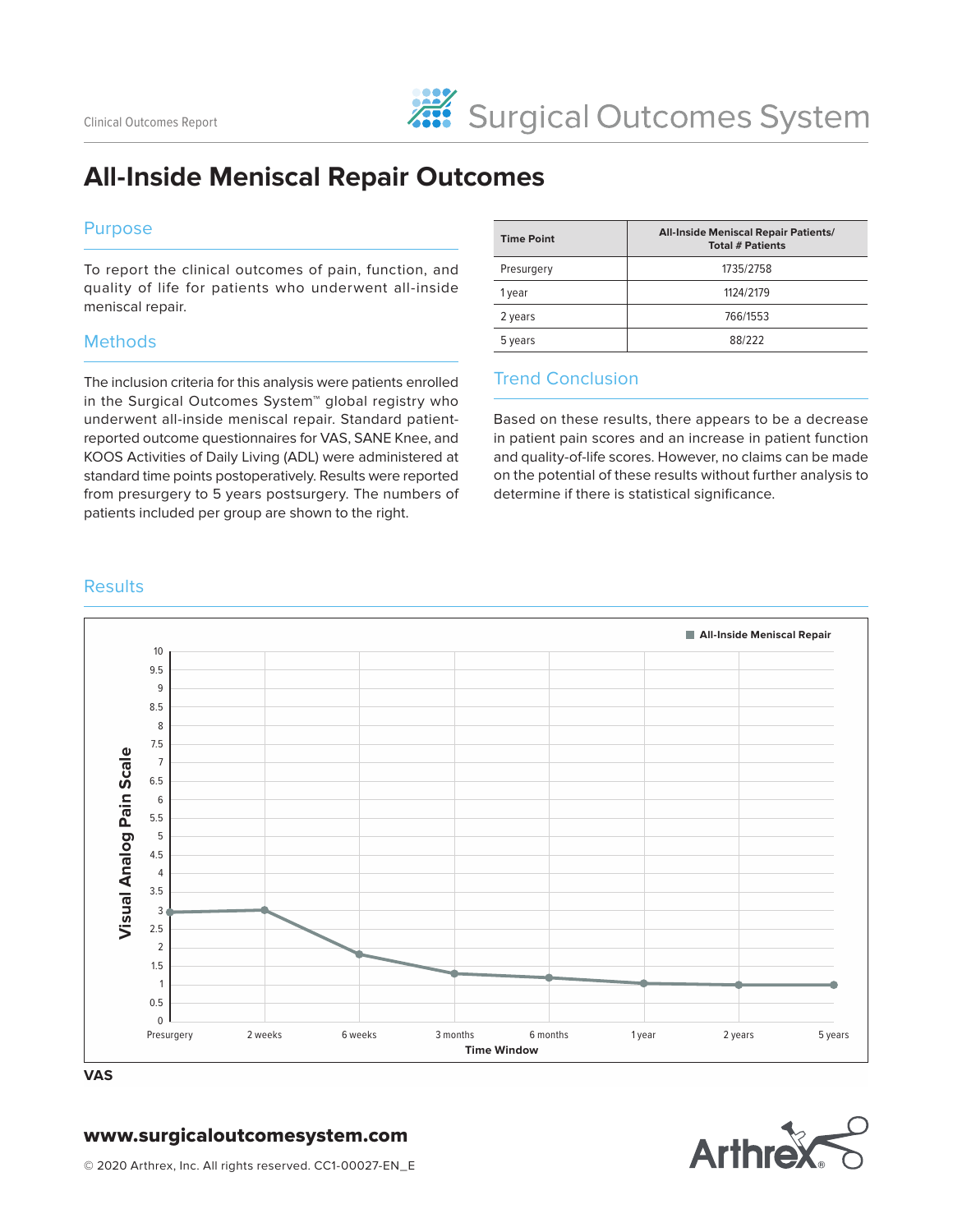

**KOOS ADL**



**SANE Score**